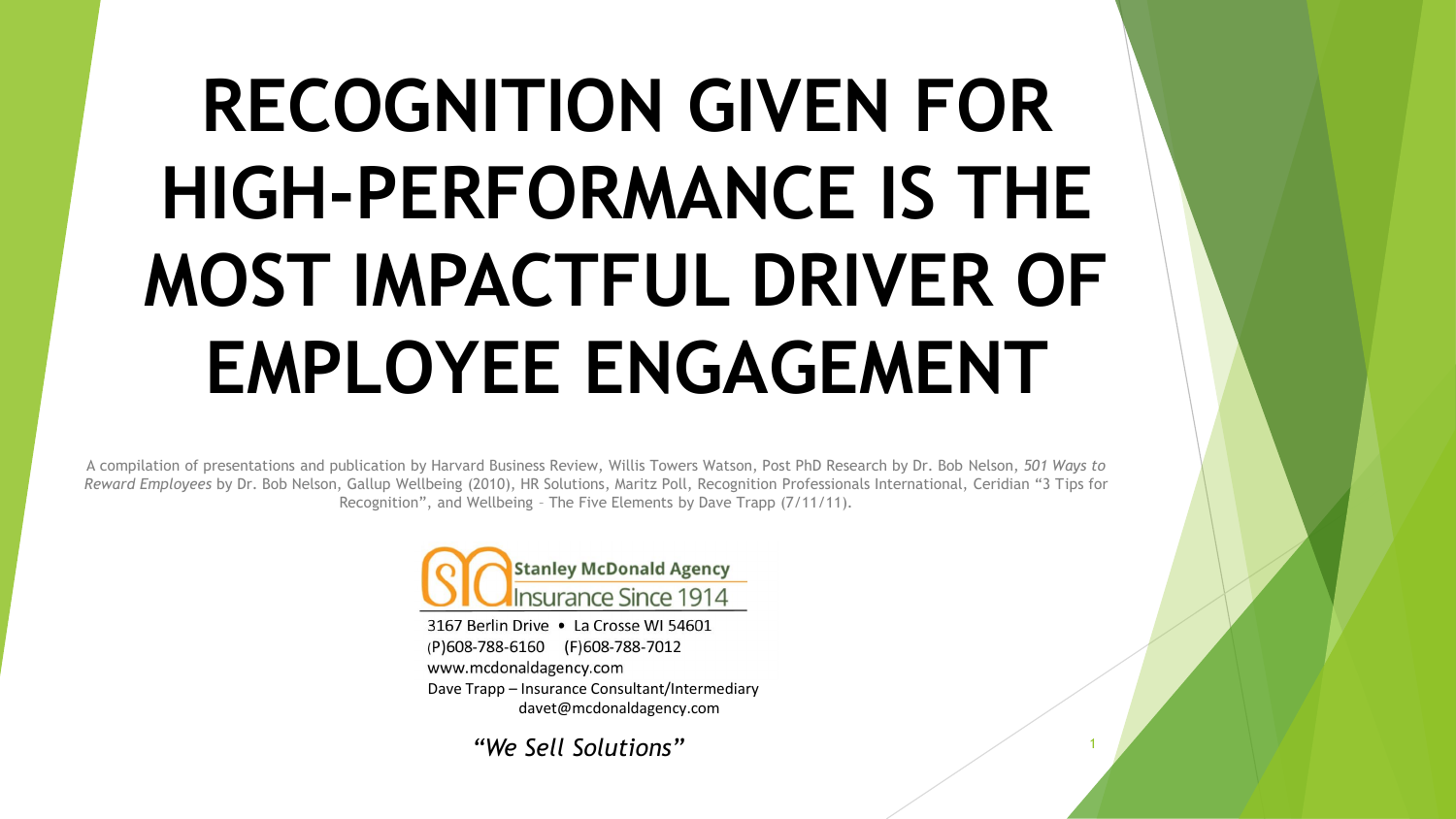### **Research by HR Solutions with 3 Million Employees…**

Recognition was the #1 driver of employee engagement, accounting for 56% of the variance in employee engagement services.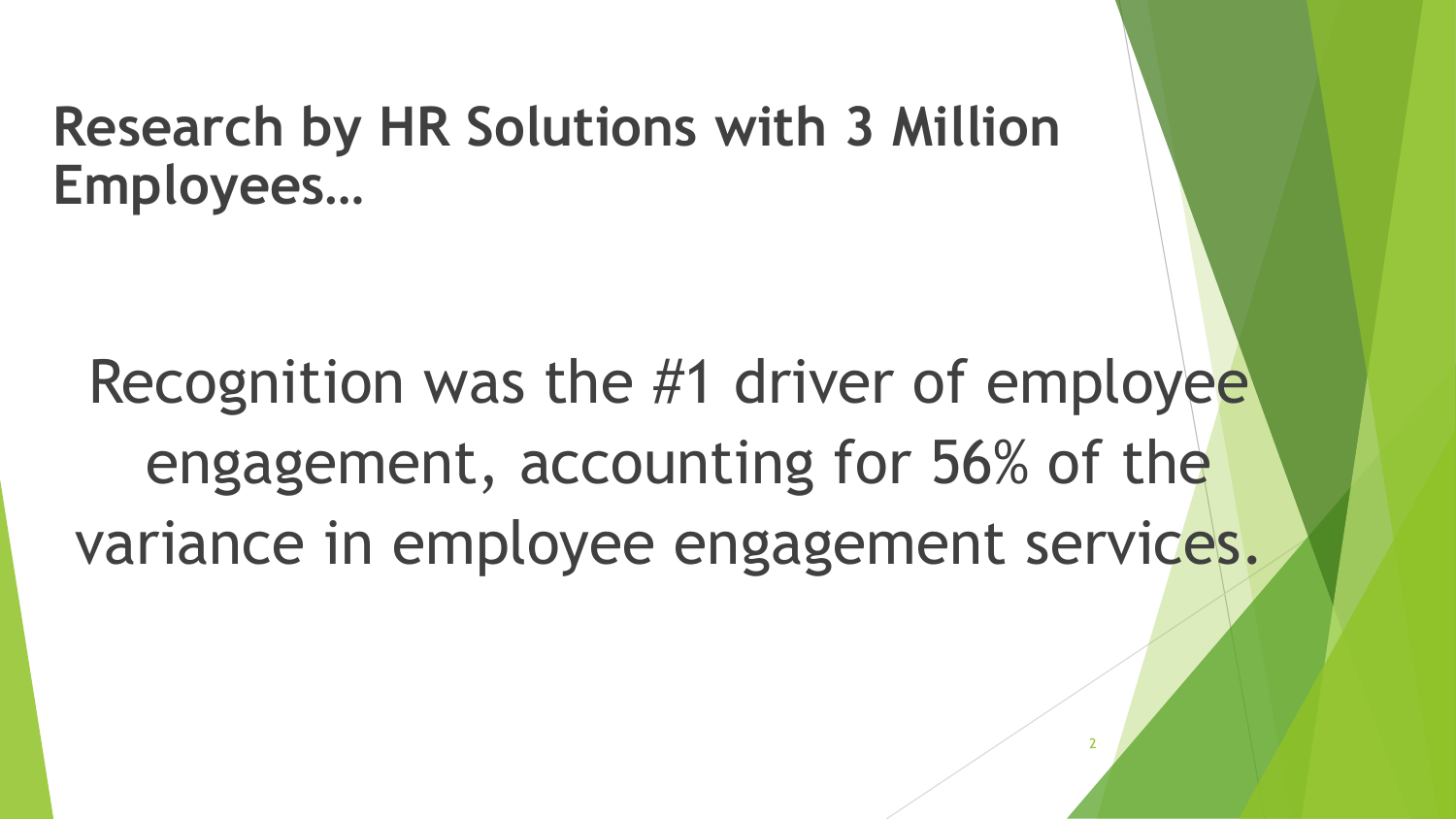## COMMITTED "ENGAGED' EMPLOYEES DELIVER 57% MORE EFFORT THAN UNCOMMITTED ONES



Source: Willis Towers Watson Engagement Research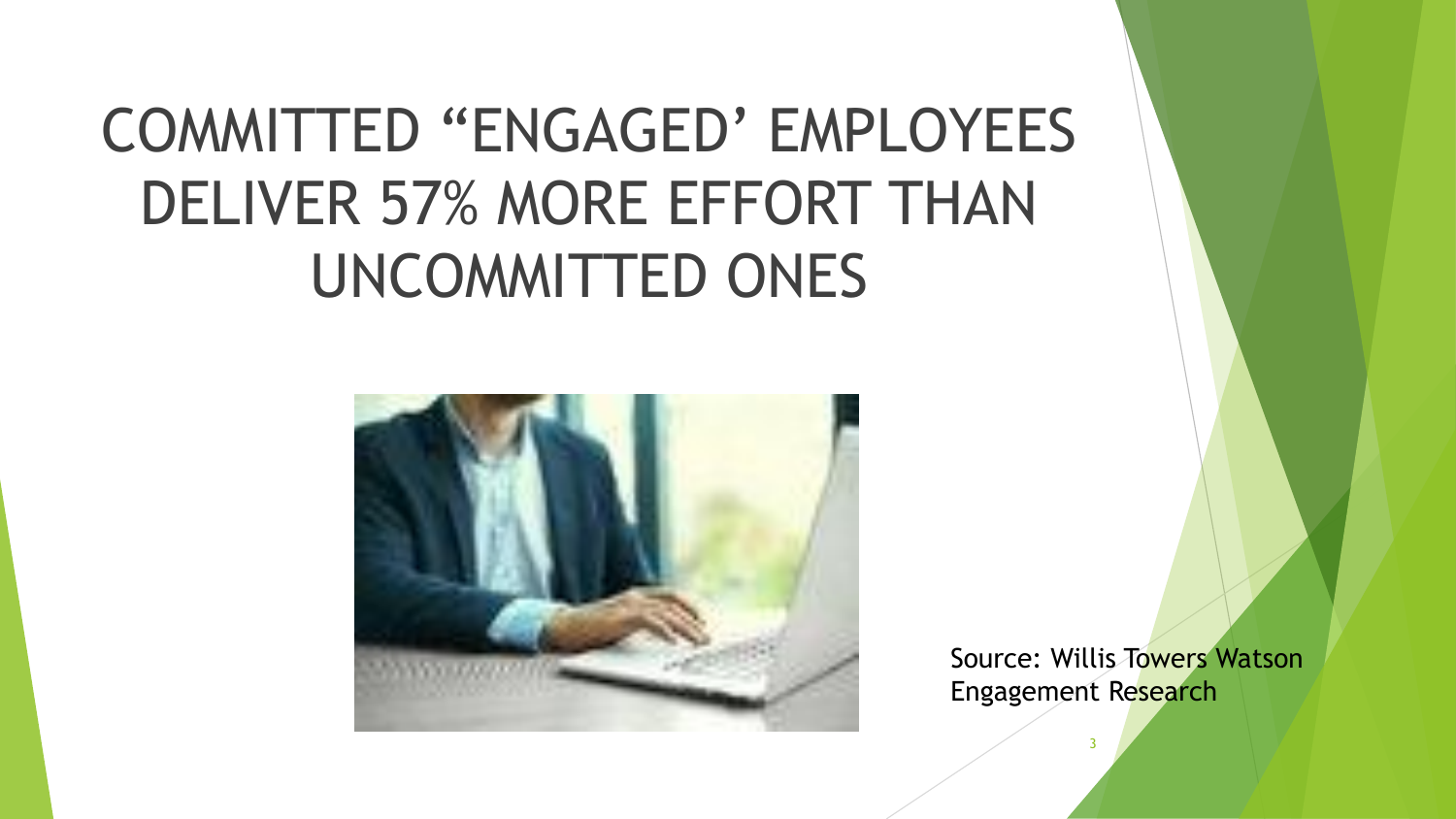### Employees that are recognized by their employers are…

- ▶ 5 times more likely to feel valued
- ▶ 6 times more likely to strongly endorse their company as a great place to work
- ▶ 7 times more likely to stay with the company for the rest of their career
- ▶ 11 times more likely to feel completely committed to their jobs

Source: Maritz Poll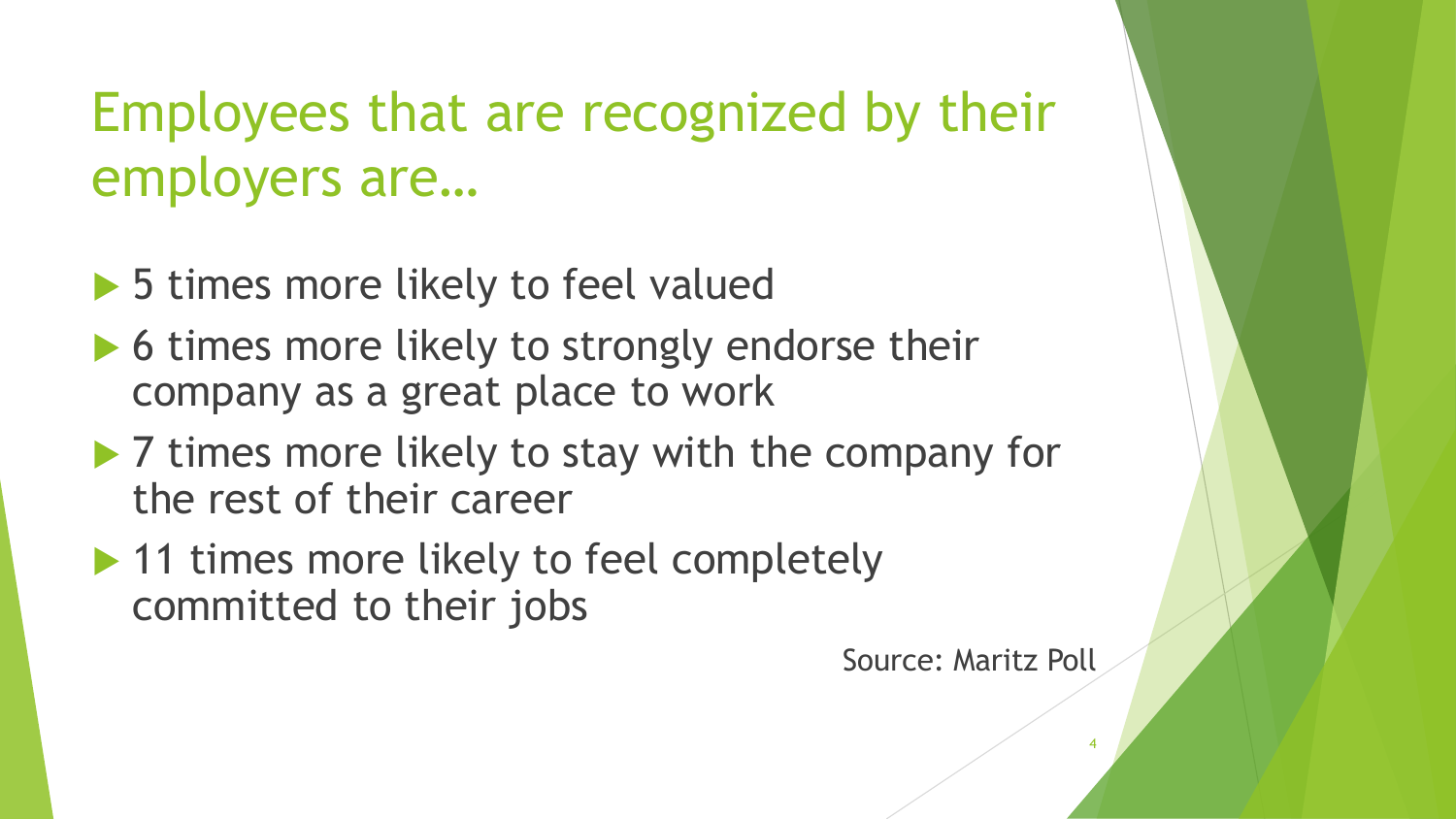Most Employees Want Recognition…



**99.4% of employees expect to be recognized when they do good work.**

5

Source: Post-doctoral research conducted by Dr. Bob Nelson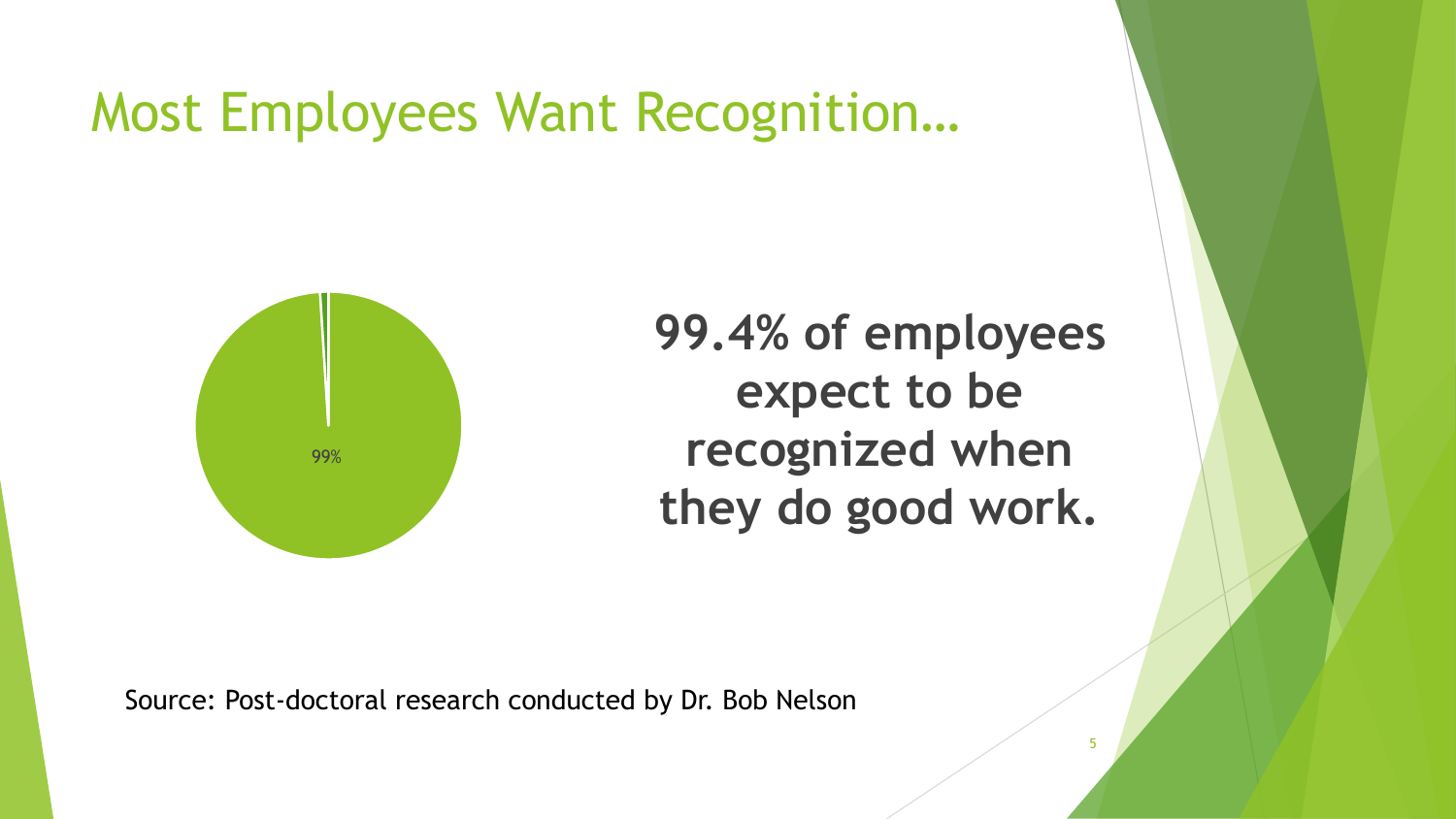Management is out of touch – few employees feel recognized today

- ▶ Only 12% of employees feel recognized in ways they value
- Almost 34% feel they are not recognized in meaningful ways
- ▶ 80% of managers feel they are good at recognizing their employees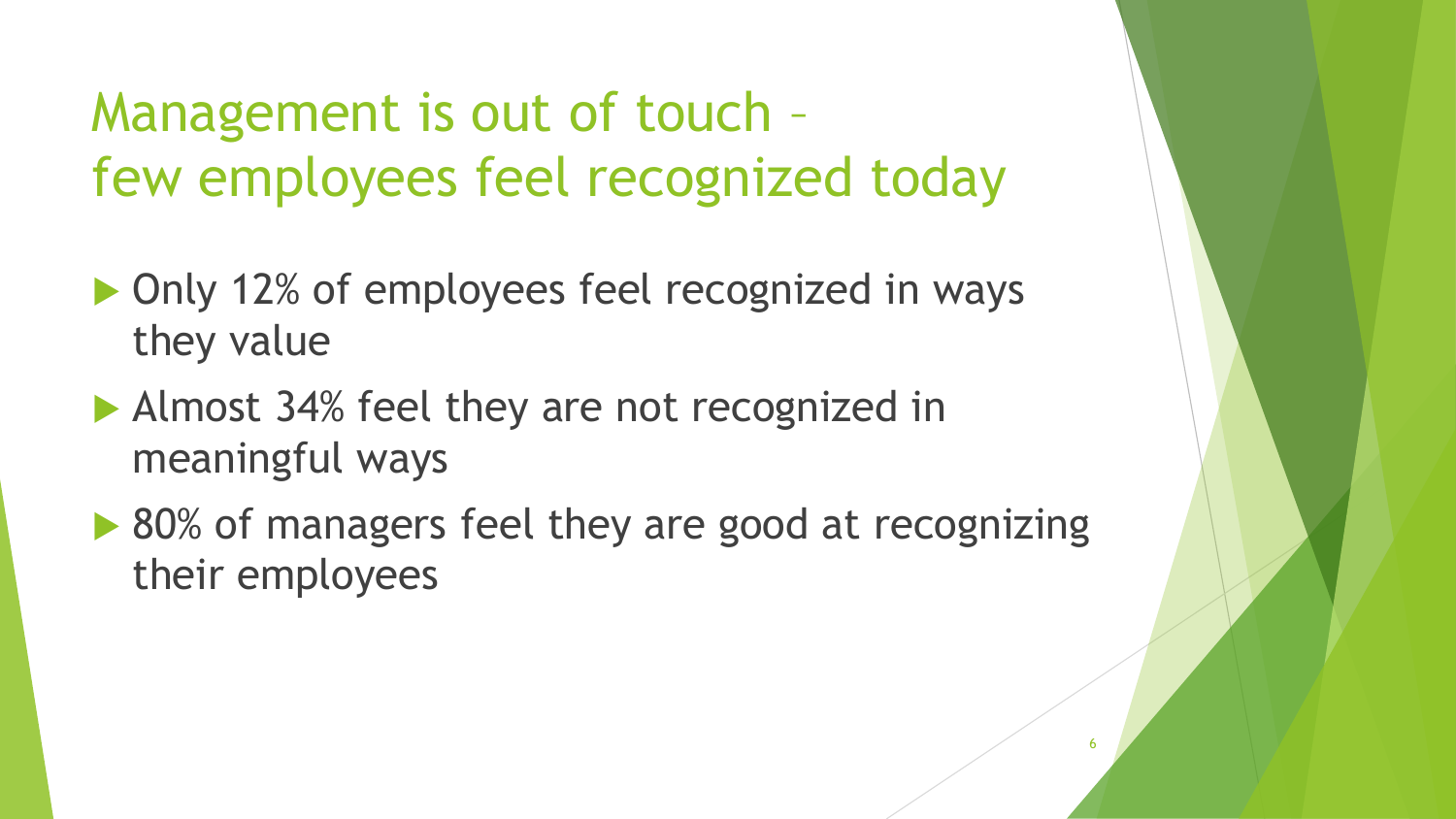What have organizations historically done to recognize employees…

- ▶ Years of Service recognition
- Employee of the Month
- **Holiday Parties**
- Summer Picnics
- Birthdays
- Retirement Parties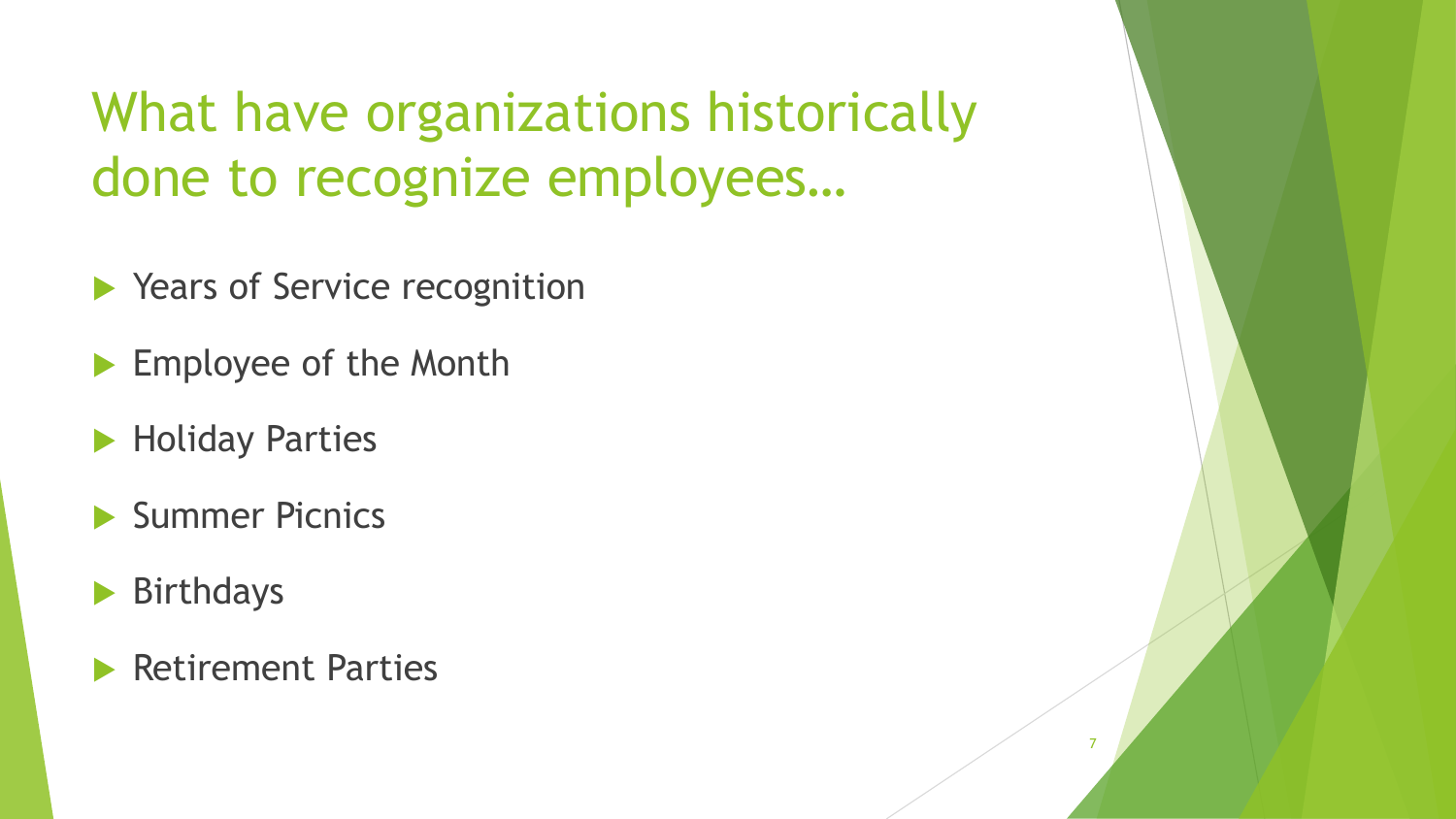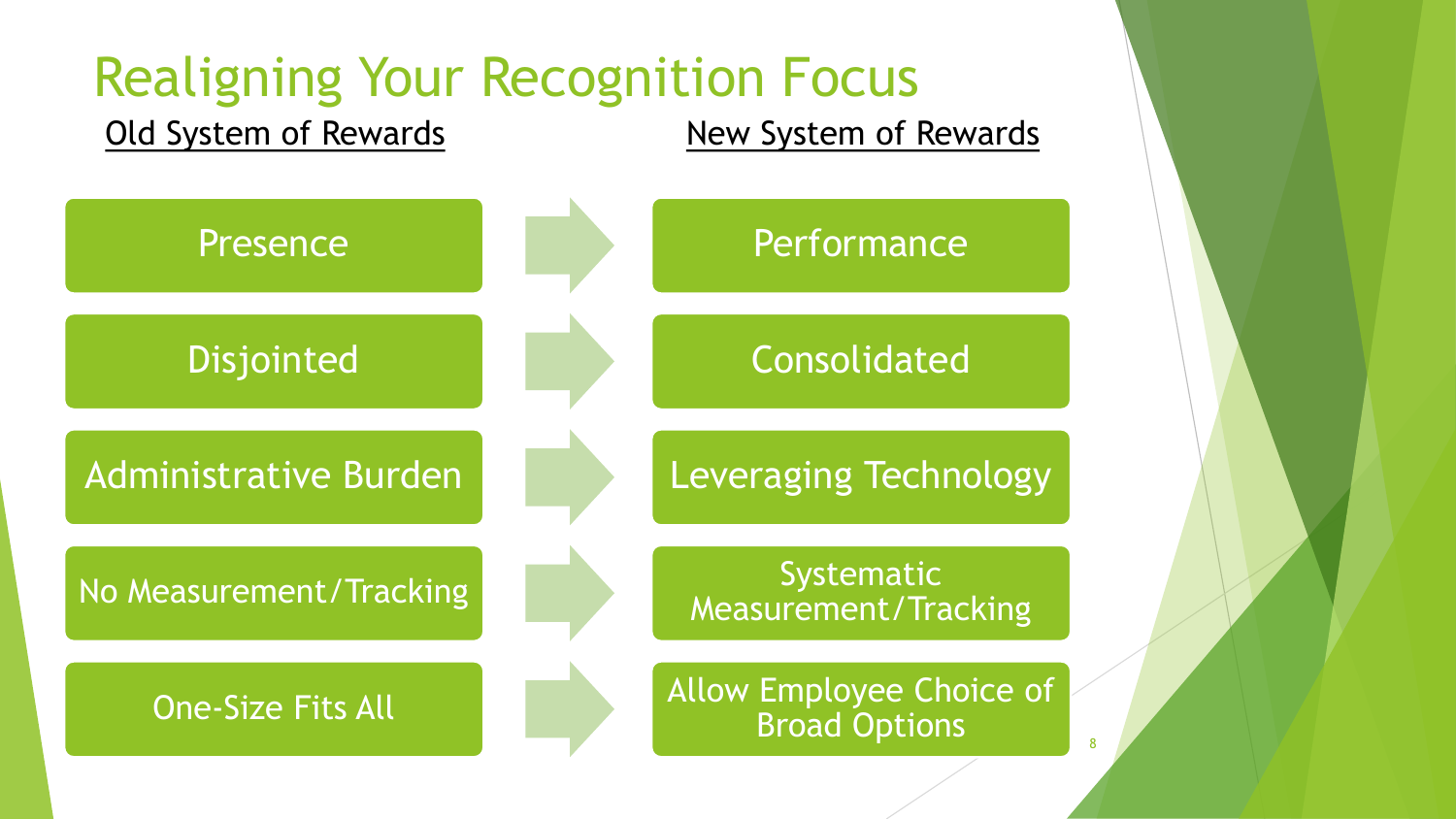#### **Communications** Leadership Sponsorship Measurement and Tracking Management **Management is Responsible for Elements of Success**

Management Accountability **Training** 

**Process** Improvement

Source: Best Practices research conducted by Recognition Professionals International and the set of the set of the set of the set of the set of the set of the set of the set of the set of the set of the set of the set of the set of the set of the set of the set of the set of the set of the se

Recognition and Rewards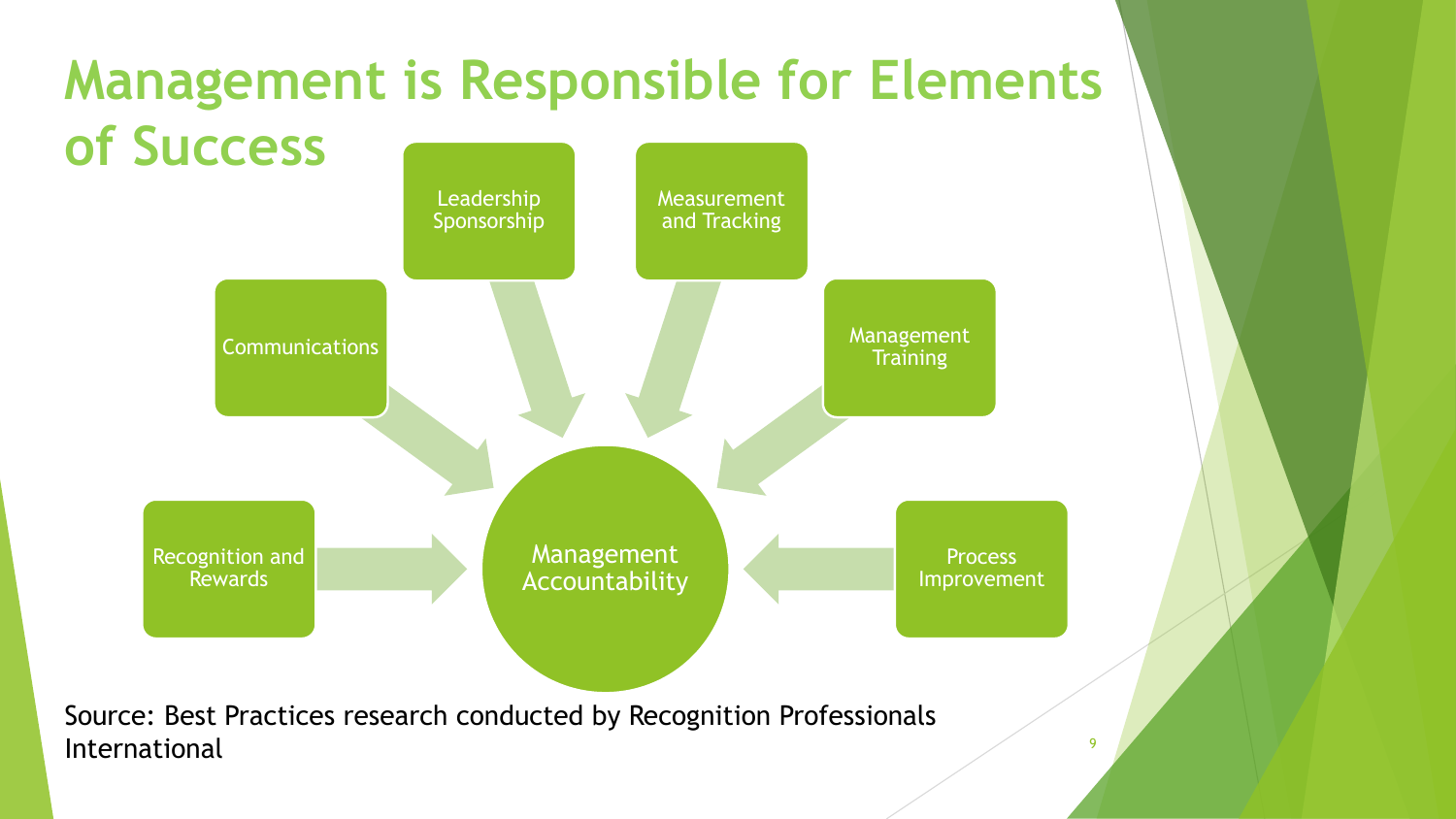### Managers report that focused/meaningful recognition helps employees:

- Achieve their job goals (60%)
- Better achieve their personal goals (69%)
- Enhance productivity (78%)
- More easily get work done (80%)
- Provide practical feedback (84%)
- Increase employee performance (84%)
- Better motivate employees (90%)

Source: Findings from Bob Nelson PhD Research as reported in 501 Ways to Reward Employees & The 1001 Recognition & Rewards Field book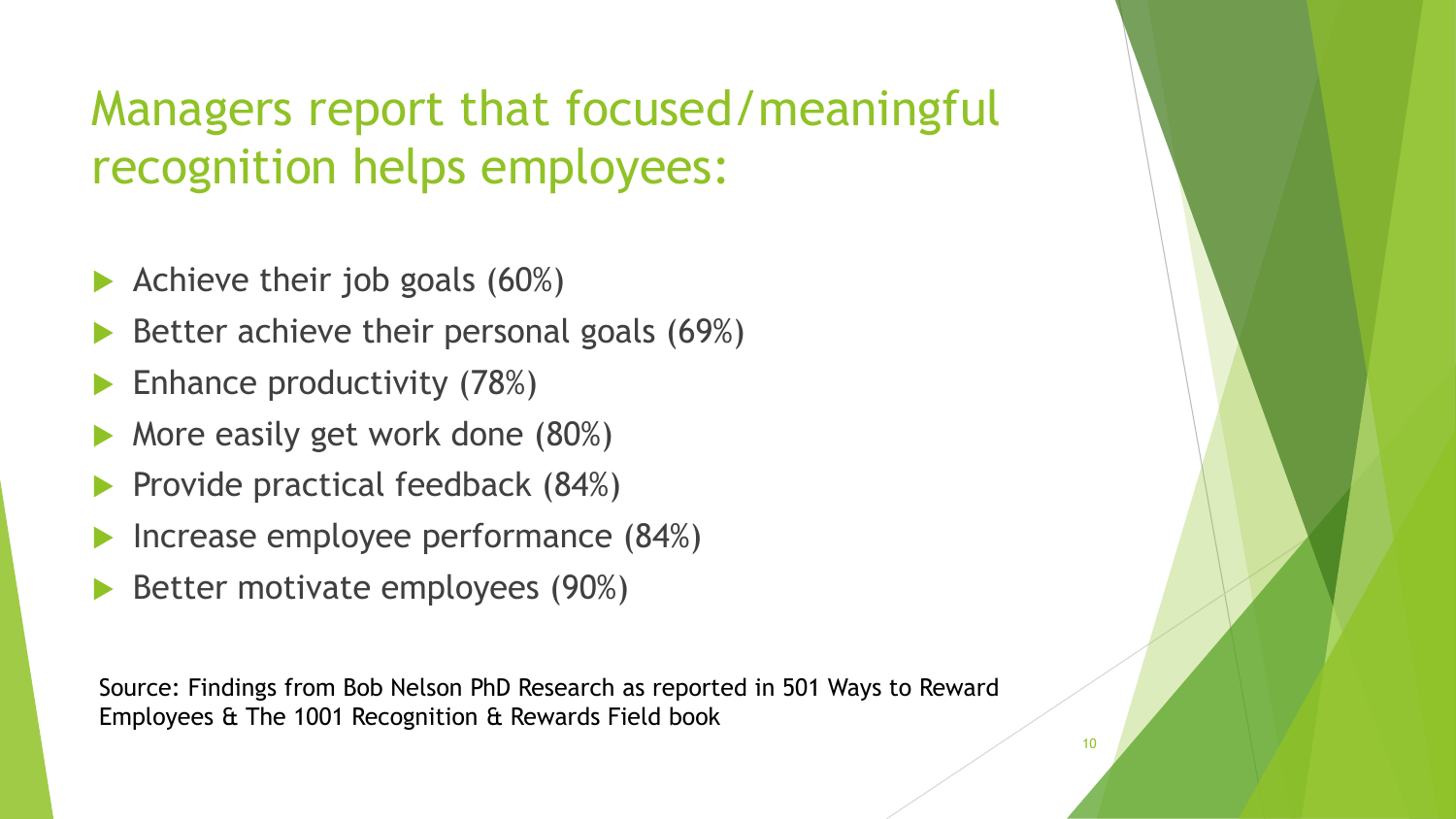### Providing Recognition

#### ▶ Give Recognition...

- ▶ On what employees value (free paid time, paid time off, flex time, bonuses, or ask them)
	- ▶ 76% of employees keep handwritten thank you notes.
- ▶ On a timely basis, as soon as possible after achievement
- Based on organization's values and achieving larger goals furthered by employees (not just a job well done)
- Proper recognition drives productivity because of increased "wellbeing" based on the employee's financial achievements, which are foundation to "wellbeing".

\*\* For a synopsis of the Gallup "Wellbeing: The Five Elements" (2010), visit [www.armitageinconline.com/insurance-publications/white-papers](http://www.armitageinconline.com/insurance-publications/white-papers) White Paper #21 11